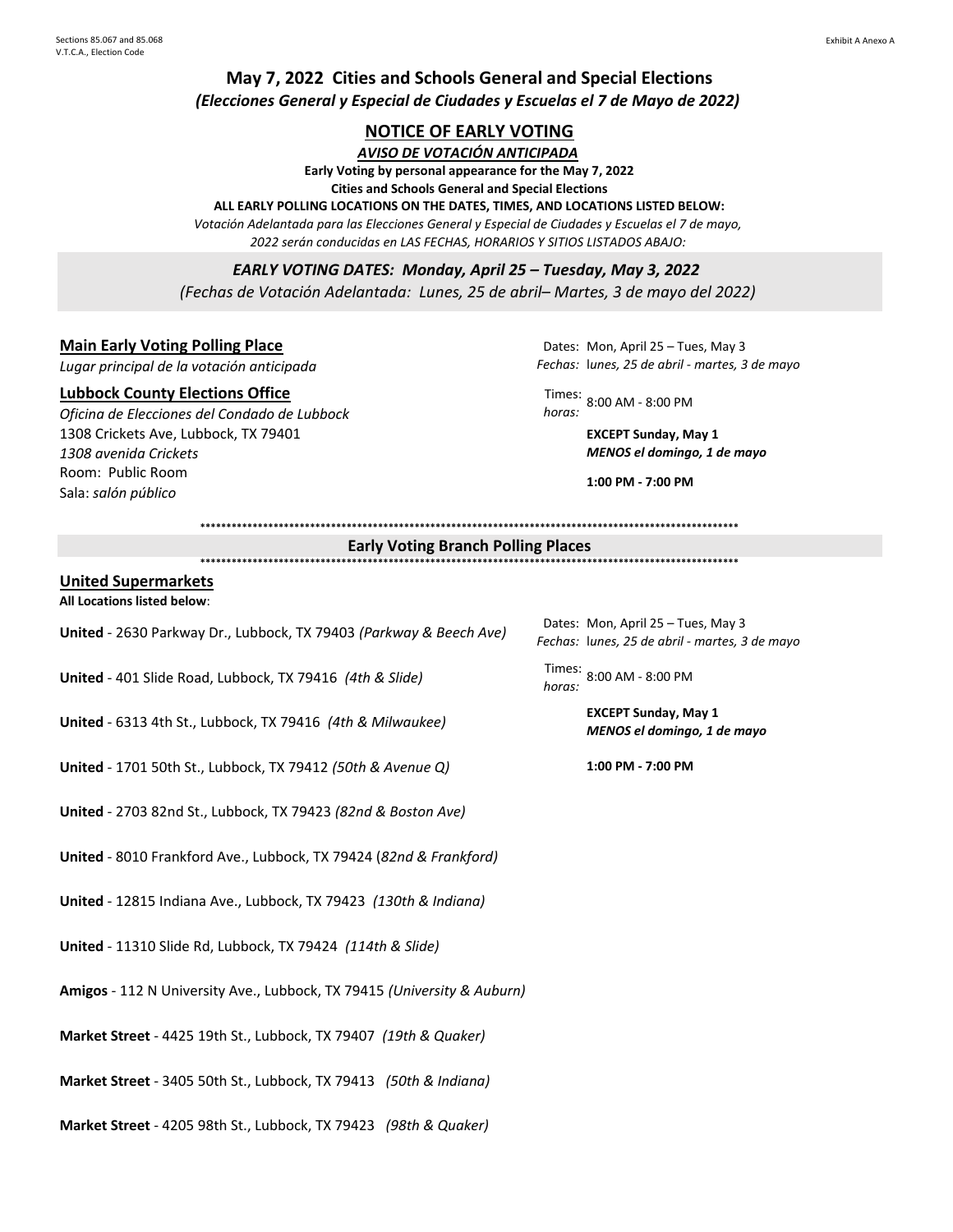### **Abernathy City Hall**

*Municipalidad de Abernathy*

811 Avenue D, Abernathy *811 Avenida D* Room: Community Room *Sala: Salón comunitario* Abernathy, TX 79311

### **Casey Administration Building**

*Edificio de Administración Casey*

501 7th Street, Wolfforth *501 Calle 7* Room: Room No. 104 *Sala: Salón No. 104* Wolfforth, TX 79382

### **Citizens Tower**

*Citizens Tower*

1314 Avenue K (1st Floor) Lubbock, TX 79401 *1314 avenida k* Room: Lobby *Sala: vestíbulo*

### **Idalou Community Center**

*Centro de Comunidad Idalou*

202 W. 7th Street, Idalou *202 Calle 7 Oeste* Room: Community Room *Sala: Salón comunitario* Idalou, TX 79329

### **Lubbock ISD Administration Office**

*Officina de Administratíon de Lubbock ISD* 1628 19th Street, Lubbock, TX 79401 *1628 calle 19* Room: Breezeway *Sala: camino de briza*

Times: *horas:* 8:00 AM - 8:00 PM

### **\*Closed Saturday and Sunday**

Dates: Mon, April 25 – Tues, May 3 *Fechas:* l*unes, 25 de abril - martes, 3 de mayo*

Times: *horas:* 8:00 AM - 8:00 PM

### **\*Closed Saturday and Sunday**

Dates: Mon, April 25 – Tues, May 3 *Fechas:* l*unes, 25 de abril - martes, 3 de mayo*

Times: *horas:* 8:00 AM - 5:00 PM

**\*Closed Saturday and Sunday**

Dates: Mon, April 25 – Tues, May 3 *Fechas:* l*unes, 25 de abril - martes, 3 de mayo*

Times: *horas:* 8:00 AM - 8:00 PM

### **\*Closed Saturday and Sunday**

Dates: Mon, April 25 – Tues, May 3 *Fechas:* l*unes, 25 de abril - martes, 3 de mayo*

Times: *horas:* 8:00 AM - 5:00 PM

#### **\*Closed Saturday and Sunday**

#### **New Deal Community Clubhouse**

*Centro Social de New Deal*

309 S. Monroe Avenue, New Deal *309 Avenida Monroe Sur* Room: Community Room *Sala: Salón comunitario* New Deal, TX 79350 **\*Closed Saturday and Sunday**

Dates: Mon, April 25 – Tues, May 3 *Fechas:* l*unes, 25 de abril - martes, 3 de mayo*

Times: *horas:* 8:00 AM - 8:00 PM